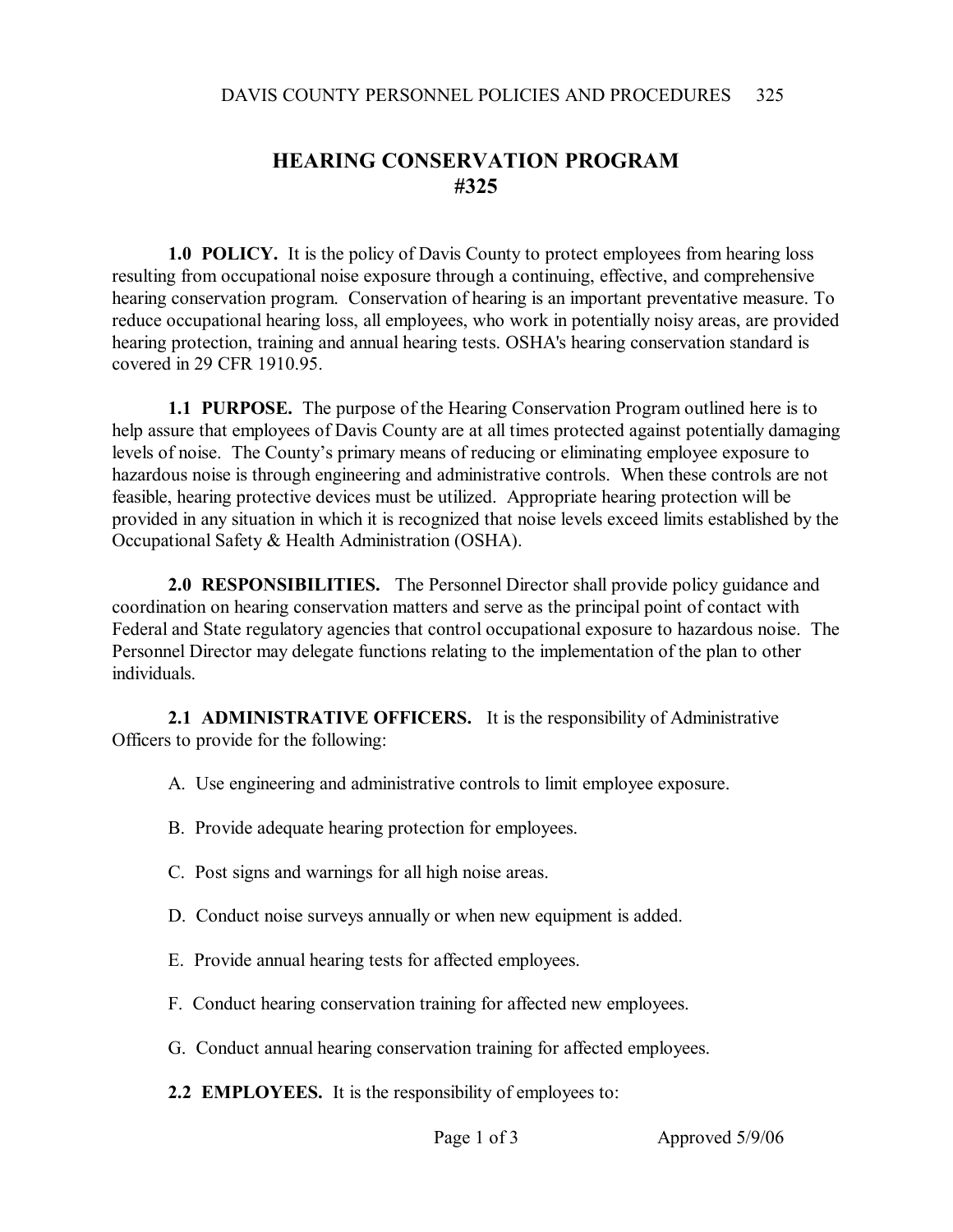- A. Use County provided, approved hearing protection in designated high noise areas.
- B. Request new hearing protection when needed.
- C. Exercise proper care of issued hearing protection.
- D. Attend hearing conservation training classes.
- E. Participate in testing when in an affected position.

**3.0 ENGINEERING CONTROLS.** After it is determined that noise exposure above 85 dB(A) are present, engineering controls should be evaluated and implemented to reduce the noise exposure before administrative controls are initiated. When new equipment or machinery is evaluated for purchase, the equipment should be inspected and researched from a safety and health standpoint. One criteria of the evaluation should include the amount of noise the equipment will produce and how it will affect the overall noise exposure. Some examples of engineering controls include: noise reducing baffles; compartmentalization, installing noise reducing gears, and installing rubber pads under machinery.

**4.0 ADMINISTRATIVE CONTROLS.** After engineering controls are evaluated for effectiveness or feasibility, administrative controls should be considered to reduce noise exposure. Administrative controls include restricting exposure time or using personal protective equipment (PPE). Personal Protective Equipment, such as ear plugs or muffs, may be used to reduce the amount of noise exposure. Each plug or muff has a noise reductions factor (NR) as evaluated by ANSI Standards (S3.19 - 1974 or Z24.22 - 1957). For example, if a work area has an ambient noise exposure of 96 dB(A), the hearing protectors should be rated 6 NR or better to be effective.

**5.0 HEARING PROTECTORS.** According to OSHA Regulations, each location with noise exposures of 85 to 89 dB(A) will provide hearing protectors for the Employee's optional use. Noise exposures at 90 dB(A) or above require the mandatory use of hearing protection.

**5.1** All employees shall properly wear a prescribed hearing protector while working in or traveling through any section of a location that is designated a High Noise Area. The following rules will be enforced:

A. Personal stereos, such as Walkmans, etc., will not be permitted in any High Noise Area.

B. Hearing protectors, at least two types of plugs and one type of muffs, will be provided and maintained by County.